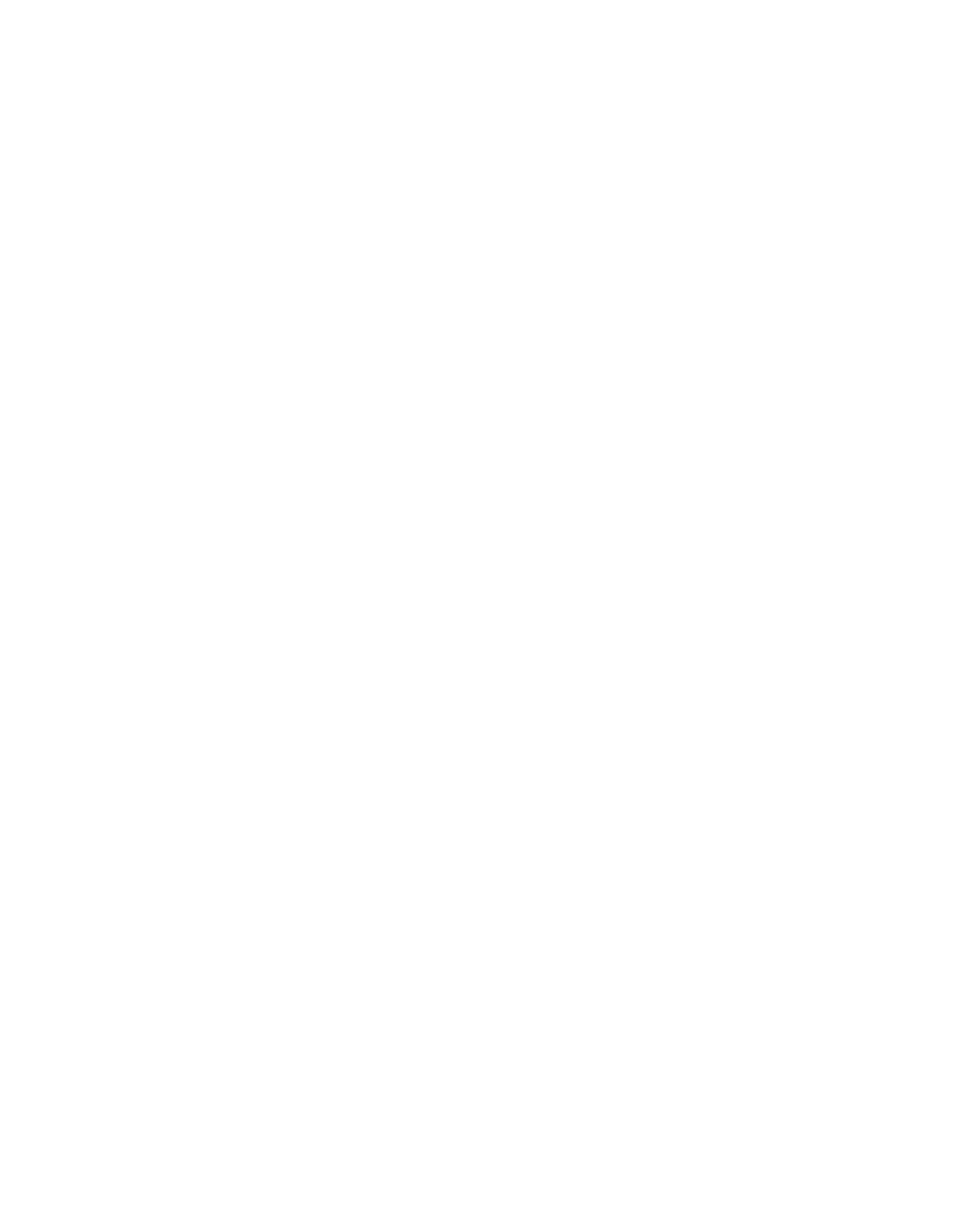# **Finding 2013-01: The Letcher County Board Of Education Did Not Review Superintendent's Travel Reimbursement Requests Prior To Payment**

During the course of our review of the Letcher County School District (District) we examined 24 travel and expense reimbursement forms submitted by the Superintendent and 25 submitted by the Deputy Superintendent.

The Superintendent's contract specifies that travel related expenses will be reimbursed upon approval by the Letcher County Board of Education (Board). However, we were only able to verify that two of the reimbursements were included with warrants approved by the Board and no indication that the Board, or any member of the Board, had reviewed the actual requests for reimbursement. We noted that the Superintendent's reimbursement requests were signed by an employee of the District's Finance Department, usually the Finance Director. All employees of this office report to the Superintendent.

Testing indicated the Deputy Superintendent received prior supervisory approval for trips, submitted signed reimbursement requests, and that the payments made to the Deputy were included in the warrants submitted to and approved by the Board. However, it does not appear that anyone was ensuring that the Superintendent and her deputy stayed within their travel budget. The total budget for out of district travel for the Superintendent's Office for FYs 2012 and 2013 per the Board approved budget was \$8,046. Actual expenditures for FY12 were \$12,662.93 or \$4,617.06 over the budgeted amount. For FY 13 (through 5-13-2013) the budgeted amount was exceeded by \$3,266.61, six weeks prior to year end.

The District did not follow the Board policies or the Superintendent contract requirements in reimbursing travel payments to the Superintendent, and did not monitor expenditures to ensure travel stayed within the limitations established in the Board approved budget. Failure to follow appropriate approval and monitoring policies increases the risk that individuals could be reimbursed for amounts in excess of those due to them.

Per the Superintendent's contract with the Board:

- 7. The Superintendent shall attend appropriate professional meetings and conferences at the local, state and national level to include but not to be limited to KASS, KASA, KSBA, NSBA, and KHSAA. The Board shall reimburse the Superintendent for actual expenses incurred in carrying out the Superintendent's professional activities when an itemized statement of travel and expenses is submitted and approved by the Board.
- 14. The Superintendent shall also be reimbursed for personal expenses incidental to the travel when an itemized statement of travel and expenses is submitted to and approved by the Board.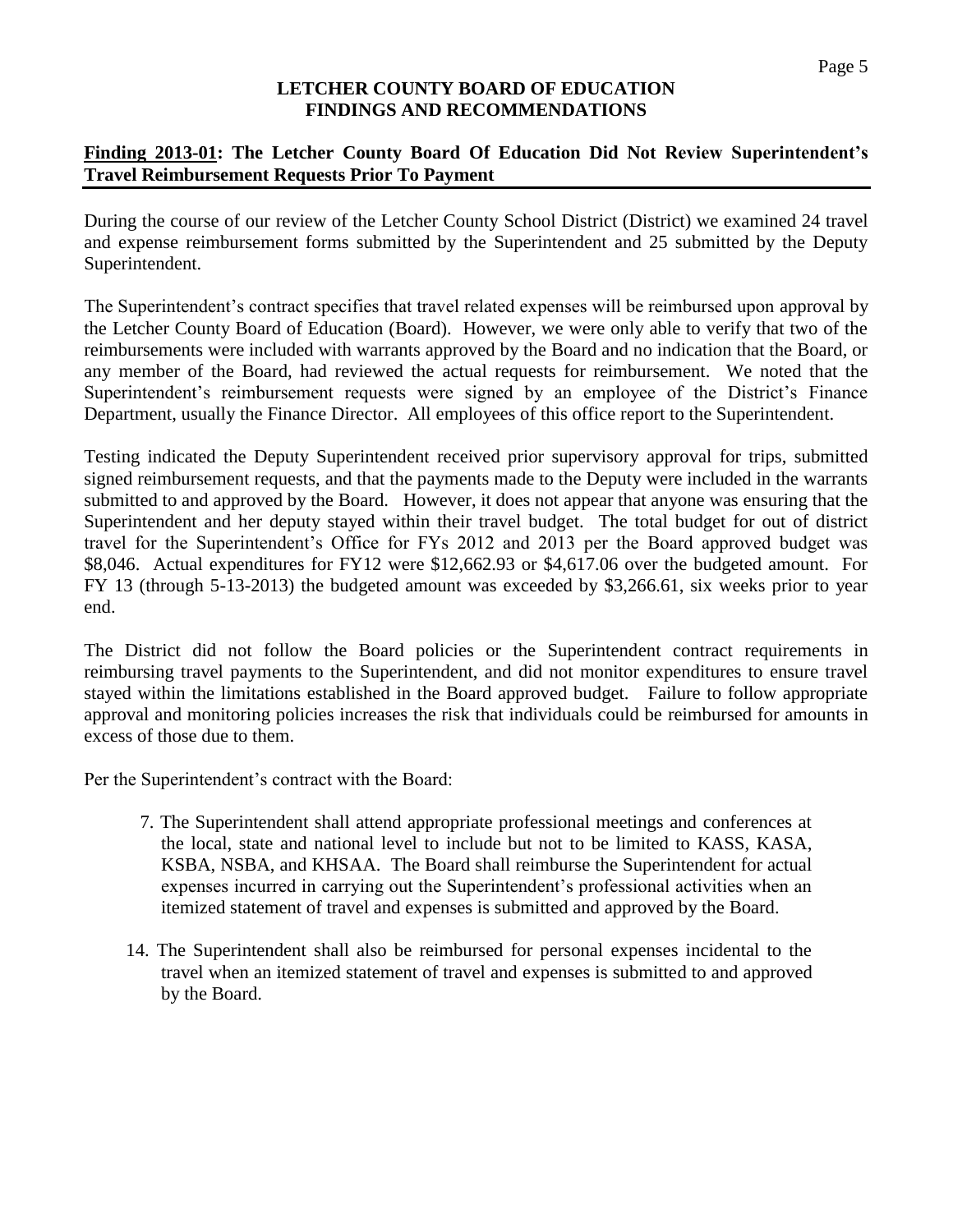#### Page 6

## **LETCHER COUNTY BOARD OF EDUCATION FINDINGS AND RECOMMENDATIONS**

# **Finding 2013-01: The Letcher County Board Of Education Did Not Review Superintendent's Travel Reimbursement Requests Prior To Payment (Continued)**

Per Board policy 3.125 (Certified Personnel):

"Prior approval for travel required. This approval should be by the SBDM or Superintendent/Designee, whichever is applicable."

Per Board Policy 04.31:

"Expenditures from any District fund shall be made in accordance with the budgets approved by the Board. All purchases shall require the prior approval of the Superintendant/designee."

#### **Recommendation**

We recommend the Board implement procedures to ensure that the Superintendent and Deputy Superintendent's expense reimbursement forms are reviewed at the Board level. Further, the Board should consider establishing a more defined limit to the amount of travel expenses the Superintendent can incur without preauthorization from the Board, and implement procedures to ensure that budgetary constraints are observed.

### **Management's Response and Corrective Action Plan**

*KSBA included in this year's annual update the following recommended additions to policy 03.125:*

#### *SUPERINTENDENT'S TRAVEL EXPENSES*

*Prior to granting approval for payment, the Board shall review itemized reimbursement requests for the Superintendent's travel expenses in an open board meeting.*

*KSBA also included in this year's annual update the following recommended addition to policies 03.125/03.225:*

*Without proper documentation, individuals shall not receive reimbursement, and, if it is determined that reimbursement was made based on incomplete or improper documentation, the individual may be required to reimburse the District.*

*The Letcher County Board of Education had a first reading of the updates to the above policies at the July 22nd Board Meeting. A second reading will take place at the August 26th Board Meeting and the changes will become Board Policy. The Present Superintendent's contract states that "The Board shall pay or reimburse Superintendent for reasonable expenses approved by Board and incurred by Superintendent in the continuing performance of his duties under this agreement, as determined by the Board and according to Board Policy." Our current policy 03.125 allows reimbursement for Actual Lodging with a receipt and Meal Reimbursement of Breakfast - \$7, Lunch - \$8, and Dinner - \$15 without receipt.*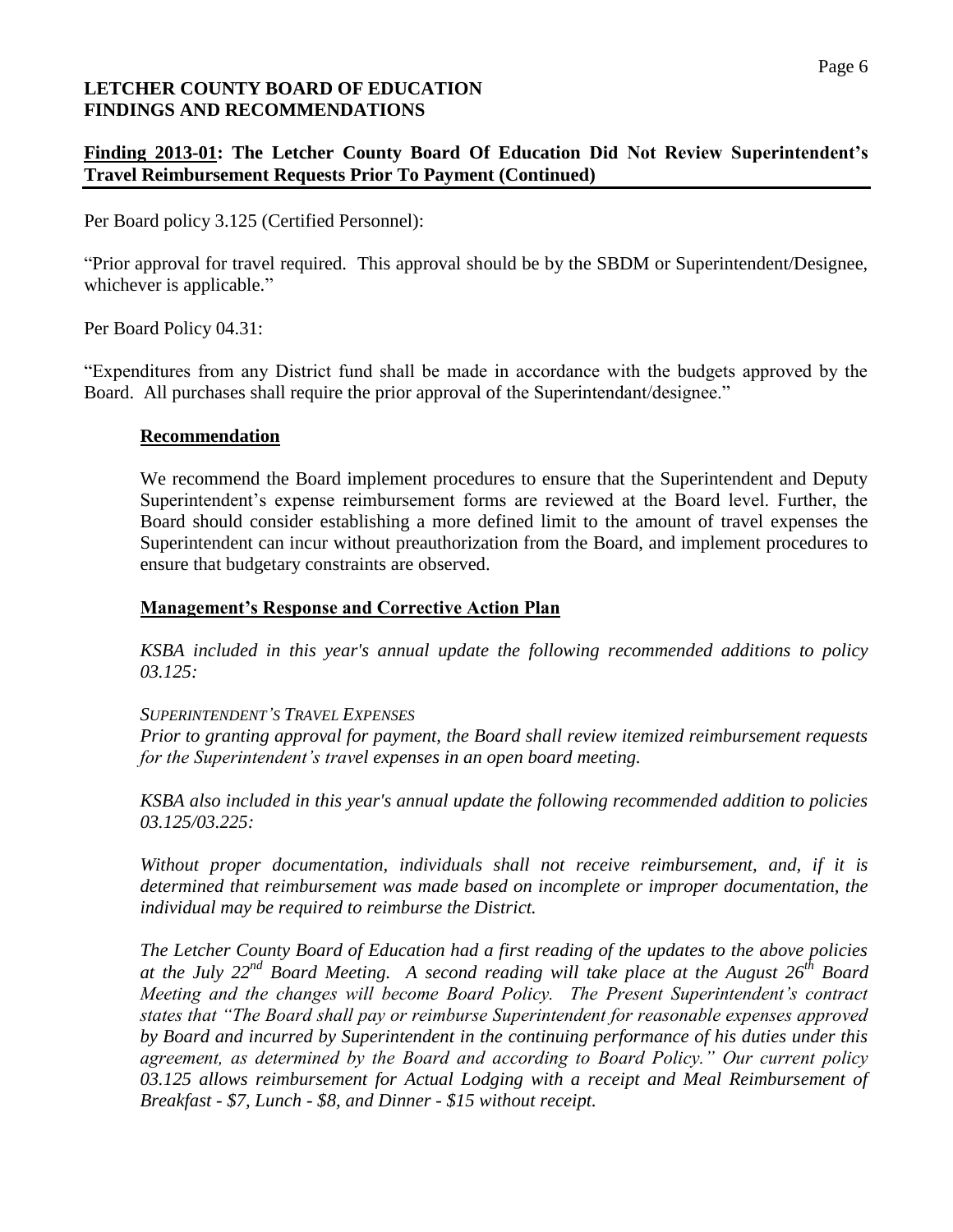### **Finding 2013-02: The Letcher County Board Of Education Did Not Enforce Requirements For Travel Expenditure Receipts**

Based on the results of our examination of the Letcher County School District (District), we identified areas where improved oversight and control is needed. Specifically, reimbursement requests reviewed lacked adequate supporting documentation to support the purpose of travel and how that travel related to the business of operating the school system:

The only documentation provided was a brief, often incomplete, summary of the purpose of the travel (ex. KASA, middle school initiative, etc). We did not find sufficient documentation in any of the 49 travel reimbursement forms reviewed. In some instances the city traveled to or conference/meeting attended was not included in the details. There were no conference or meeting itineraries provided, or other detailed information regarding meetings or conferences/training attended and their relevance to the District. Without this information it is not possible to determine that the related expenditures were necessary or proper expenditures of the District.

More than \$2,800 in reimbursements was also paid to individuals without sufficient supporting documentation. For example, instances were noted in which receipts did not exist, or receipts were not itemized to support the reimbursement of items purchased. During our review we noted reimbursement was paid for 20 items without adequate documentation. A summary of these items include:

|             |                            |                              |             | <b>Other</b>         |
|-------------|----------------------------|------------------------------|-------------|----------------------|
| <b>Date</b> | <b>Vendor</b>              | <b>Issue</b>                 | Amount      | <b>Info/Concerns</b> |
|             | Not Included in            |                              |             |                      |
| 1/17/2012   | Receipt                    | Handwritten receipt          | \$<br>42.10 |                      |
| 1/17/2012   | La Fourcheile              | Receipt Not Itemized         | 51.45       |                      |
| 1/24/2012   | <b>Flat Tire Repaired</b>  | No Receipt                   | 25.00       |                      |
| 3/13 &      |                            |                              |             |                      |
| 3/15/2012   | Parking                    | No Receipt                   | 80.00       |                      |
|             |                            | <b>Staff Dinner Meeting.</b> |             |                      |
|             |                            | Receipt not detailed. No     |             |                      |
|             |                            | explanation of purpose       |             |                      |
|             | Not Printed on             | of staff meal or who         |             |                      |
| 4/17/2012   | Receipt                    | attended.                    | 44.28       |                      |
| $5/24/12 -$ |                            |                              |             |                      |
| 6/14/12     | Various & Unknown          | No Itemized Receipts         | 959.45      |                      |
| 6/10/2012   | <b>Outback Steakhouse</b>  | Receipt Not Itemized         | 49.95       | Paid for food.       |
| 6/11/2012   | <b>Griffin Gate Resort</b> | Receipt Not Itemized         | 24.08       |                      |
| 7/8/2012    | New Orleans Hilton         | <b>Receipt Not Itemized</b>  | 24.58       |                      |
|             |                            |                              |             | Total reimbursed     |
|             |                            |                              |             | for food did not     |
|             |                            |                              |             | include receipts for |
| 7/8-14/2012 | Food                       | No Receipt                   | 75.41       | this amount.         |
| 7/9/2012    | <b>Commander's Palace</b>  | <b>Receipt Not Itemized</b>  | 71.48       |                      |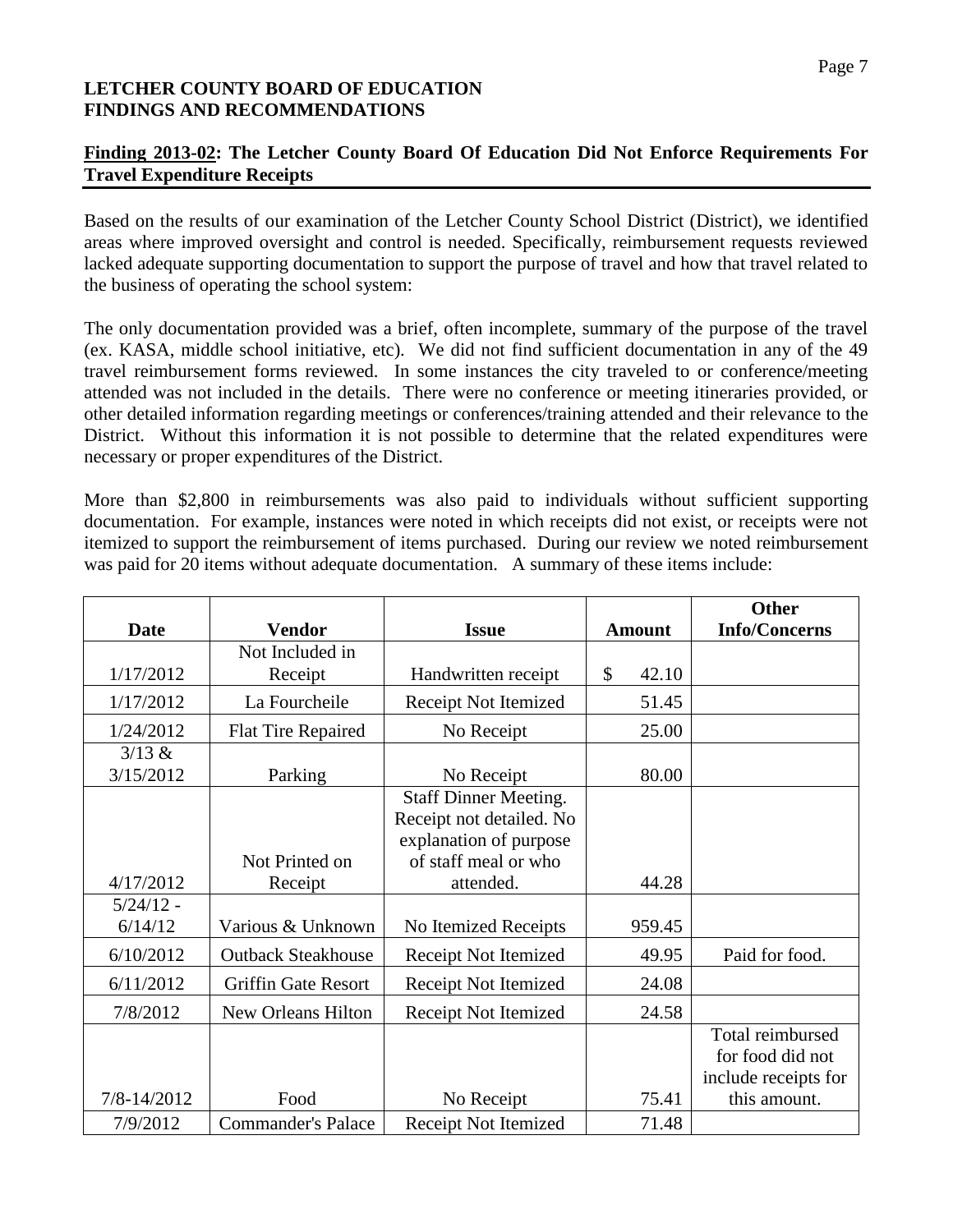|              |                           |                             |               | <b>Other</b>         |
|--------------|---------------------------|-----------------------------|---------------|----------------------|
| Date         | <b>Vendor</b>             | <b>Issue</b>                | <b>Amount</b> | <b>Info/Concerns</b> |
| 7/14/2012    | Gondolier Italian         | <b>Receipt Not Itemized</b> | 58.26         |                      |
|              |                           | No Receipt for 1 of 3       |               |                      |
| 8/23/2011    | Crowne Plaza Hotel        | Rooms Reimbursed            | 148.37        |                      |
| 10/3/2012    | Not Legible               | Receipt Not Itemized        | 61.00         |                      |
| 10/17/2012   | <b>Ramsey's Diner</b>     | Receipt Not Itemized        | 51.90         |                      |
| 10/21/2011   | Bubby's BBQ               | <b>Receipt Not Itemized</b> | 21.82         |                      |
|              |                           |                             |               | Includes meals for a |
| 10/25/2011   | <b>Outback Steakhouse</b> | Receipt Not Itemized        | 43.85         | coach, etc.          |
| October 2011 | Las Penas Mexican         | No Itemized Receipt         | 454.20        | Girls' soccer        |
|              |                           | No date or detailed info    |               |                      |
| October 2011 | El Azul Grande            | contained in Receipt        | 494.65        | Girls' volleyball    |
| 12/4/2012    | Parking                   | No Receipt                  | 29.00         |                      |
|              |                           | <b>Total</b>                | \$2,810.83    |                      |

# **Finding 2013-02: The Letcher County Board Of Education Did Not Enforce Requirements For Travel Expenditure Receipts (Continued)**

Without adequate documentation to support the purpose of the travel related charges, it is not possible to verify that the travel was related to the duties and responsibilities of the Superintendent or Deputy Superintendent, or verify that the expenditures complied with Board policies, contractual agreements, or state/federal laws and regulations.

Per the Superintendent's contract with the Board:

7. The Superintendent shall attend appropriate professional meetings and conferences at the local, state and national level to include but not to be limited to KASS, KASA, KSBA, NSBA, and KHSAA. The Board shall reimburse the Superintendent for actual expenses incurred in carrying out the Superintendent's professional activities when an itemized statement of travel and expenses is submitted and approved by the Board.

Per School Board Policy Expense Reimbursement--Certified Personnel (3.125):

"Reimbursement allowed for: …6) Foods and Lodging—Actual Lodging and food costs when traveling out-of-district. Meal reimbursement: B-\$7, L-\$8, and D-\$15. Meals will be reimbursed at this rate without receipt. Receipt required for lodging."

Good internal controls dictate that documentation be maintained to ensure that expenditures including travel are specifically related to the business of overseeing the Letcher County Public Schools.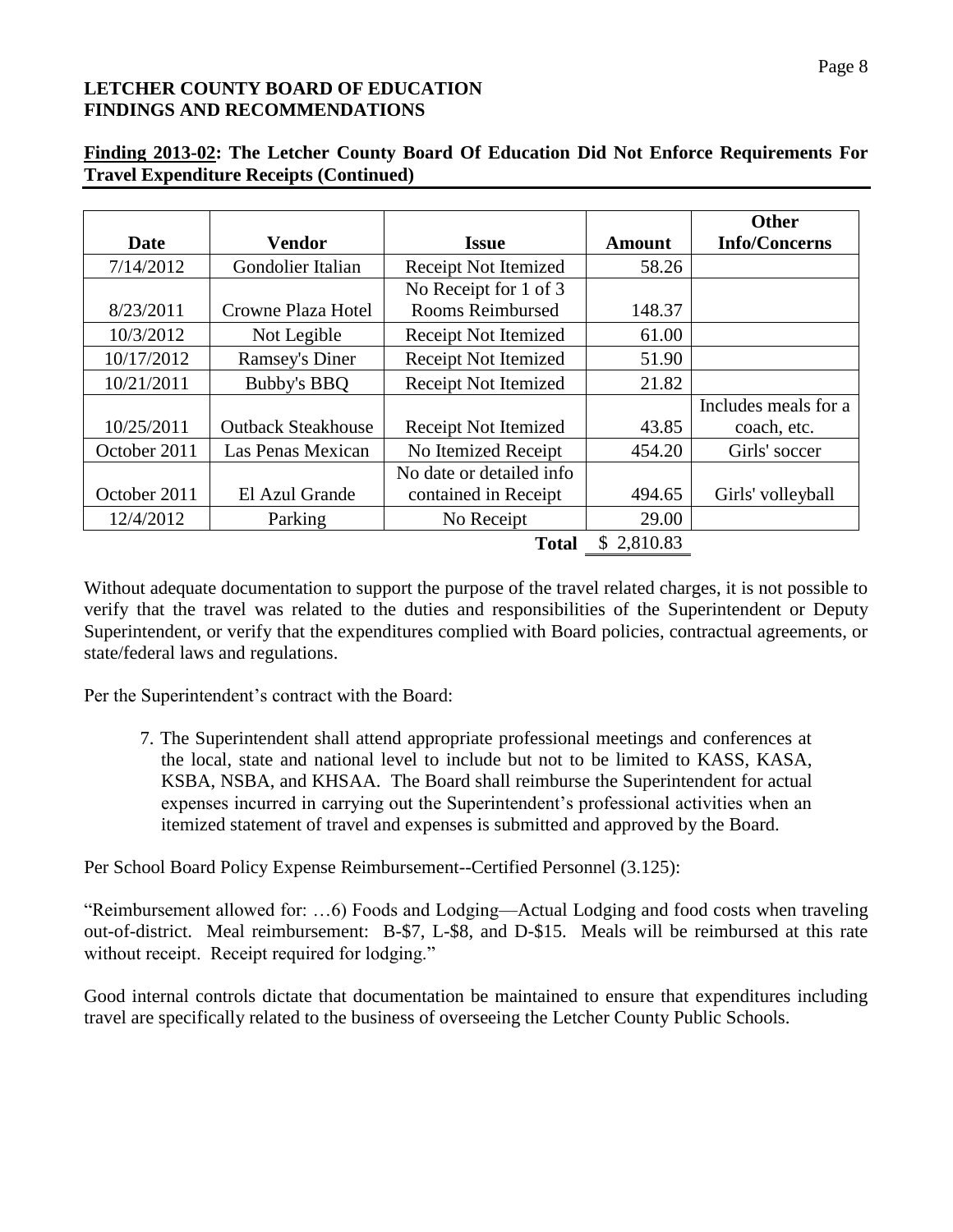# **Finding 2013-02: The Letcher County Board Of Education Did Not Enforce Requirements For Travel Expenditure Receipts (Continued)**

#### **Recommendation**

We recommend the Board modify its policy to require documentation such as itinerary or conference registration materials be maintained and included with the reimbursement requests. At a minimum, each reimbursement request should include the identity of the organization or agency hosting the conference, training or meeting; copies of registration forms when applicable; and a detailed itinerary of the schedule for trainings and conferences. Documentation for travel to meetings should include the agency and/or persons involved in the meeting and a brief description of the meeting's purpose.

We further recommend the Board not approve reimbursement of expenditures unless itemized receipts are provided to substantiate travel expenditures, in keeping with their existing policy.

# **Management's Response and Corrective Action Plan**

*The Present Superintendent requires all employees to submit a detailed Travel Request for approval prior to travel.*

*Policies 03.125 and 03.225 are included in this year's annual update. Wording (underlined) was recommended to be added as part of the update:*

*The expense reimbursement process shall require documentation of the funding source/category used to pay expenses for all approved trips.*

#### *REIMBURSEMENT FORM*

*Travel vouchers shall be submitted within one (1) week of the travel. No requests for travel reimbursement will be considered unless filed on the proper form and accompanied by itemized receipts. Receipts shall be required for all expenditures.*

*Without proper documentation, individuals shall not receive reimbursement, and, if it is determined that reimbursement was made based on incomplete or improper documentation, the individual may be required to reimburse the District.*

*Policy change proposed for policy 03.125:*

*Superintendent's Travel Expenses*

*Prior to granting approval for payment, the Board shall review itemized reimbursement requests for the Superintendent's travel expenses in an open board meeting.*

*The Letcher County Board of Education had a first reading of the updates to the above policies at the July 22nd Board Meeting. A second reading will take place at the August 26th Board Meeting and the changes will become Board Policy.* 

*Our current procedure 03.125 AP.21 includes the following in the Instructions box area: 2. Appropriate literature re conference should be submitted with form if requested.*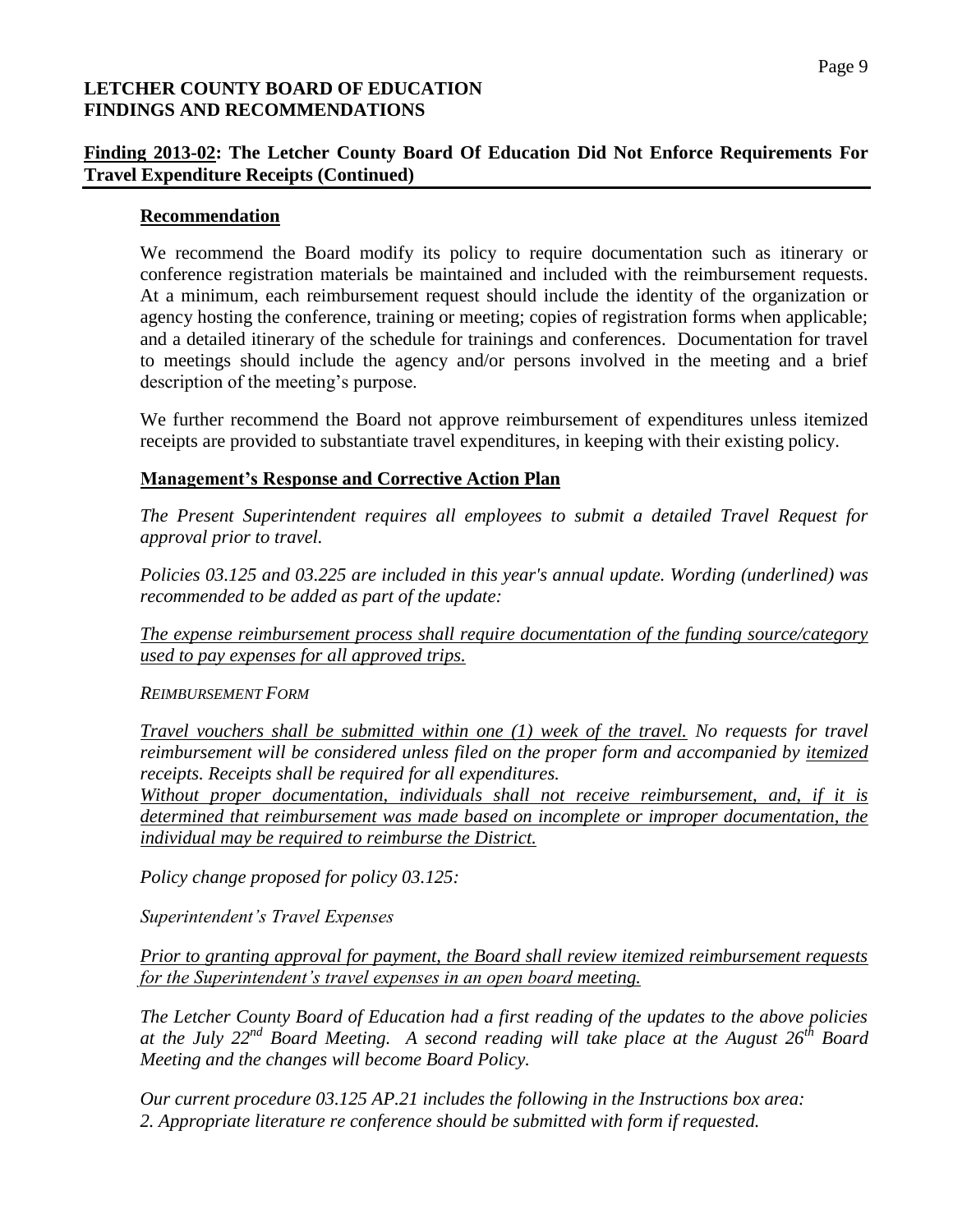### **Finding 2013-03: The Letcher County Board Of Education Reimbursed Travel Expenditures That Appeared Excessive Or Lacked Adequate Supporting Documentation**

During our review of the Superintendent and Deputy Superintendent's travel reimbursements, the auditor noted expenditures that either did not appear reasonable due the nature of the purchase or the documentation supporting the expenditure was not adequate, or both. This included reimbursement for hospitality room items, a "thank you" gift basket, pies purchased for meetings, and meal costs that appeared excessive or included payment of meals for persons other than the claimant.

In one instance, the Board approved a band trip to Washington D.C. for the Presidential Inauguration Parade, which was to be attended by the Superintendent. We noted that the Superintendent's trip to Washington D.C. occurred outside of dates the Board approved for the band's trip to perform in the 2013 inaugural parade. The Board approved the band's trip from January 19, 2013 through January 23, 2013. The superintendent went to Washington D.C. on January 17, 2013 and returned on January 20, 2013, before the parade. She incurred \$1,294.11 in air travel, car rental and meal expenditures. To the Superintendent's credit, the hotel bill was covered by the points accumulated from previous travel.

Other issues noted included reimbursements paid without signed forms or travel expenditures reimbursed without use of the required travel reimbursement form. Two travel approval forms also appeared to have been altered to agree to actual expenditures or not actually completed until after travel when expenses were known. Travel approvals also did not consistently contain all related travel costs such as air travel and hotel expenditures when these were paid by separately from other expenditures, or paid directly by the Board.

For the Purpose of this examination we considered single meals exceeding \$30 to be excessive. The approved subsistence rate is \$15 for dinner.

| <b>Date</b> | Vendor       | <b>Issue</b>    | <b>Amount</b> | <b>Other Info/Concerns</b>  |
|-------------|--------------|-----------------|---------------|-----------------------------|
|             | The          |                 |               |                             |
|             | Cheesecake   | Not Reasonable/ |               |                             |
| 8/24/2011   | Factory      | Excessive       | \$<br>36.89   | 1 Person-1 Meal             |
|             |              | Not Reasonable/ |               |                             |
| 9/21/2011   | Bellini's    | Excessive       | 74.66         | 1 Person-1 Meal             |
|             | Adelia's     |                 |               |                             |
|             | Bakery &     | Not Reasonable/ |               |                             |
| 10/13/2011  | Café         | Excessive       | 16.91         | Pies purchased for meeting  |
|             |              |                 |               | Items purchased for         |
|             |              |                 |               | "Hospitality Room".         |
|             | Not included | Not Reasonable/ |               | Receipt not detailed; can't |
| 10/18/2011  | in receipt   | Excessive       | 54.04         | identify items purchased    |
|             |              |                 |               | Items purchased for         |
|             |              | Not Reasonable/ |               | "Hospitality Room" - bread  |
| 10/20/2011  | Food City    | Excessive       | 17.35         | and pecan pie.              |
|             |              |                 |               | Reimbursement included      |
|             | Dollar       | Not Reasonable/ |               | what appear to be personal  |
| 5/18/2012   | General      | Excessive       | 2.45          | items--Aquafina and a Coke  |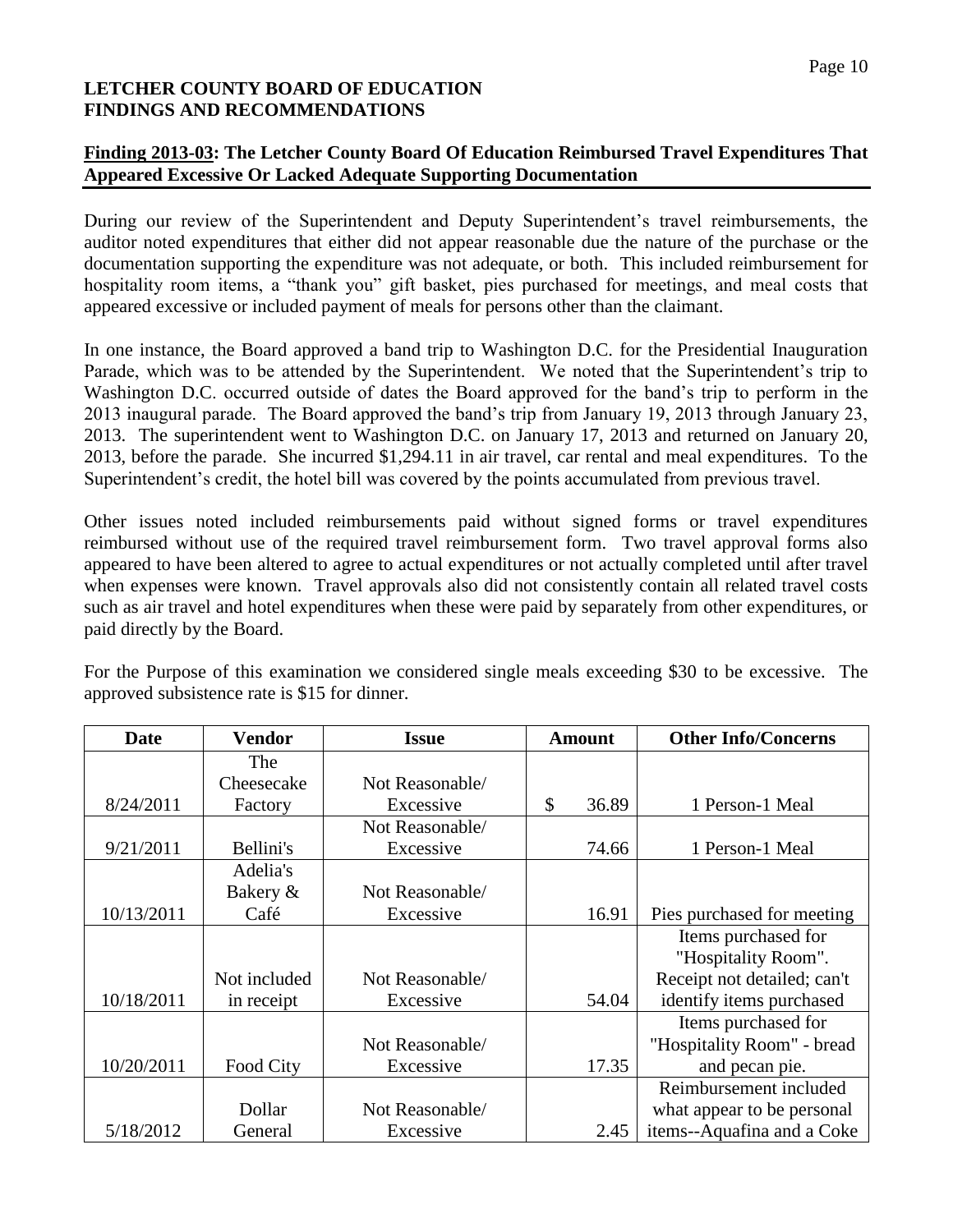# **2013-03: The Letcher County Board Of Education Reimbursed Travel Expenditures That Appeared Excessive Or Lacked Adequate Supporting Documentation (Continued)**

| <b>Date</b> | <b>Vendor</b>   | <b>Issue</b>              | <b>Amount</b> | <b>Other Info/Concerns</b>    |
|-------------|-----------------|---------------------------|---------------|-------------------------------|
|             |                 |                           |               | Used "Vendor" Form/           |
|             |                 | Did not complete Travel   |               | Approved travel request did   |
| 7/8/2012    | Cheap Air       | <b>Reimbursement Form</b> | 302.10        | not include air travel cost   |
|             | Various -       |                           |               |                               |
|             | New Orleans     | Did not complete Travel   |               |                               |
| 7/8-14/2012 | Trip            | <b>Reimbursement Form</b> | 1,611.10      | Used "Vendor" Form            |
|             |                 | Did not complete Travel   |               |                               |
| 7/8-14/2012 | Cheap Air       | <b>Reimbursement Form</b> | 758.20        | Used "Vendor" Form            |
|             |                 |                           |               | Did not use Travel            |
|             |                 |                           |               | Reimbursement Form. Paid      |
|             |                 | Not Reasonable/           |               | for claimant plus one other   |
| 7/10/2012   | Mullate's       | Excessive                 | 62.50         | meal                          |
|             | Café            | Not Reasonable/           |               |                               |
| 7/11/2012   | Adelaide        | Excessive                 | 39.62         | 1 Person-1 Meal               |
|             | <b>Red Fish</b> | Not Reasonable/           |               |                               |
| 7/12/2012   | Grill           | Excessive                 | 70.26         | 2 Meals without explanation   |
|             |                 | Documentation not         |               | 3 in party - Reimbursed       |
| 8/19/2012   | Carrabba's      | sufficient                | 51.30         | without explanation           |
|             | Windy           |                           |               |                               |
|             | Corner          | Documentation not         |               |                               |
| 9/9/2012    | Market          | sufficient                | 40.66         | 2 Meals-No explanation        |
|             |                 | Not Reasonable/           |               |                               |
| 9/18/2012   | Merrick Inn     | Excessive                 | 38.36         | 1 Person-1 Meal               |
|             |                 | Not Reasonable/           |               |                               |
| 9/19/2012   | Malone's        | Excessive                 | 36.79         | 1 Person-1 Meal               |
|             | Pine            | Documentation not         |               |                               |
|             | Mountain        | sufficient                |               | Rotary meeting -              |
| 9/25/2012   | Grill           |                           | 18.83         | reimbursed for Guests         |
|             | Lynn's          | Documentation not         |               |                               |
| 10/2/2012   | Paradise Café   | sufficient                | 66.25         | Paid for staff meals--3 total |
|             |                 | Documentation not         |               | Paid for Louisville Voc staff |
| 10/4/2012   | John E's        | sufficient                | 134.09        | and Letcher staff             |
|             | Outback         | Documentation not         |               |                               |
| 10/8/2012   | Steakhouse      | sufficient                | 156.26        | 7 Meals paid for staff        |
|             | Windy           |                           |               |                               |
|             | Corner          | Not Reasonable/           |               | Included meal for Board       |
| 11/30/2012  | Market          | Excessive                 | 49.03         | member & their daughters      |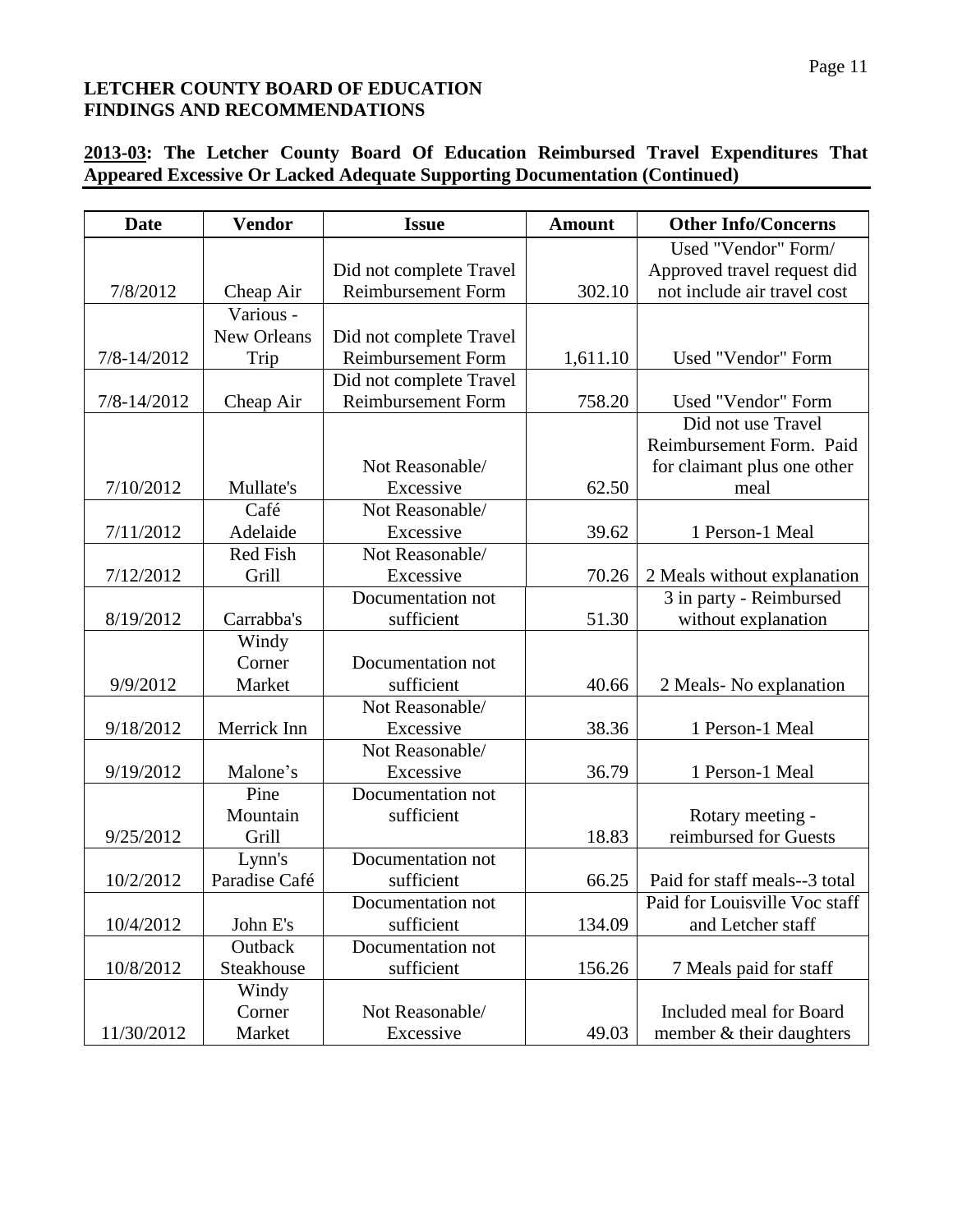| <b>Date</b> | Vendor       | <b>Issue</b>    | Amount   | <b>Other Info/Concerns</b> |
|-------------|--------------|-----------------|----------|----------------------------|
|             | Griffin Gate | Not Reasonable/ |          |                            |
| 12/1/2012   | Resort       | Excessive       | 60.35    | 1 Person-1 Meal            |
|             |              | Not Reasonable/ |          |                            |
| 1/18/2013   | Oceanaire    | Excessive       | 95.92    | Appears to be lunch for 2  |
|             |              | Not Reasonable/ |          |                            |
| 1/20/2013   | Sequoia      | Excessive       | 115.34   | 3 for brunch               |
|             |              | <b>Total</b>    | 3,909.26 |                            |

### **2013-03: The Letcher County Board Of Education Reimbursed Travel Expenditures That Appeared Excessive Or Lacked Adequate Supporting Documentation (Continued)**

Ineffective internal controls and lax enforcement of policies and procedures related to travel, lodging, and meals resulted in insufficient documentation and questionable expenditures. Poor enforcement of policies related to outside business travel has been permitted, resulting in unnecessary spending which may limit available funding for necessary projects and other services for the school district.

Supporting documentation must adequately explain and justify reimbursement of travel related expenditures. Without detailed documentation of the purpose for travel related transactions it cannot be determined whether certain purchases or expenditures were allowable or meets the established criteria for furthering the educational objectives.

KRS 160.290 states, "the Board has control and management of all school funds and public school property and may use its funds and property to promote public education."

Additionally, Letcher County School Board policy 3.125 (7) specifies that the reimbursement form is required of certified employees to obtain reimbursement for travel expenditures. The intent is that these authorities apply to all personnel including the superintendent and assistant superintendent.

Board policy also requires receipts for reimbursement of actual food costs when traveling. Good internal controls dictate that itemized receipts, detailing what was purchased, when and where the purchase was made, are also required to document and support reimbursement. This level of documentation ensures that reimbursement is made only for reasonable expenses that are related to the operation of the school system. This also helps the school system and its employees to avoid a situation where there is an appearance that they have received a special benefit.

Good internal controls dictate that travel approvals should include all related costs known at the time of travel. Unexpected expenditures or those in excess of the estimate should be explained within the reimbursement request or denied. Good internal controls also dictate that all travel, lodging, and meals be for necessary activities for the school district employees, be accompanied by itemized receipts for all purchases, and be properly approved. Furthermore, good internal controls dictate when determining discretionary purchases such as meals, the Board should consider its primary purpose of promoting public education.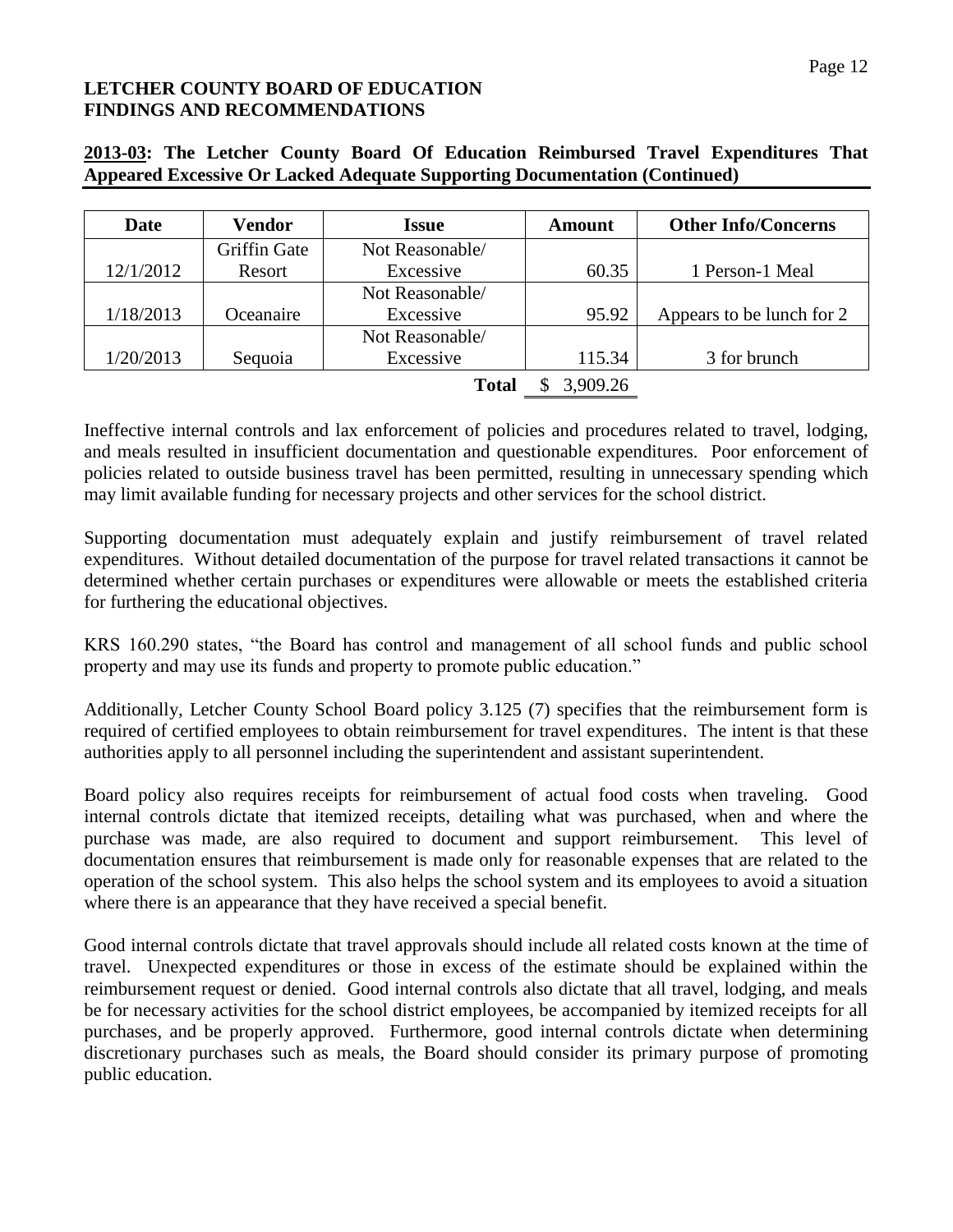# **Finding 2013-03: The Letcher County Board Of Education Reimbursed Travel Expenditures That Appeared Excessive Or Lacked Adequate Supporting Documentation (Continued)**

### **Recommendation**

We recommend the Board enforce its policy to use the Travel Reimbursement Form for all employee travel related expenditures. Prior approval for trips should include all expenditures related to each employees travel: hotel, meals, incidentals, mileage or airline tickets. Even when these expenditures will be paid collectively for a group of employees, this identifies the expected travel costs per person and then would be a rational basis for reimbursement of approved expenses. Significant changes to cost estimates should be documented and explained when reimbursed and the approval document should never be altered to agree to actual expenditures.

The Board should end the practice of one employee paying for multiple meals during travel or require sufficient documentation of those meals provided in these instances. Also, approval of travel reimbursement should never occur before or until the employee has actually signed the reimbursement form and provided documentation and explanations as needed.

We further recommend that the Board consider changes to the meal reimbursement policy. As noted herein, we identified several meals that appear excessive. We suggest that the Board consider adoption of the Kentucky State Government's reimbursement policies including reimbursement for meals at the "subsistence" rate during specified travel times. Employees would still be free to pay for more expensive meals when they choose, but the Board's cost would be limited and more predictable.

# **Management's Response and Corrective Action Plan**

*We currently have the following already in policies 03.125/03.225:*

*The rate for food reimbursement shall be the same as the state rate.*

*The only person that was allowed to claim more than the daily subsistence rate was the former Superintendent (because of the clause in her contract which allowed her to claim personal travel expenses). The present Superintendent follows policy 03.125 for food reimbursement. The signed travel reimbursement form with receipts for lodging and travel is required for all employees asking for reimbursement.*

The practice of one employee paying for multiple meals is not allowed by the present *Superintendent. Each employee pays for their own expenses and turns in a travel reimbursement form with appropriate receipts and documentation.*

*Significant changes to cost estimates will be documented and an explanation will be required before reimbursement. The approval document not be altered to agree to actual expenditures.*

*Requirement for itemized receipts was recommended to be added in this year's annual update. It will be policy after the second reading at the August 26th Board Meeting.*